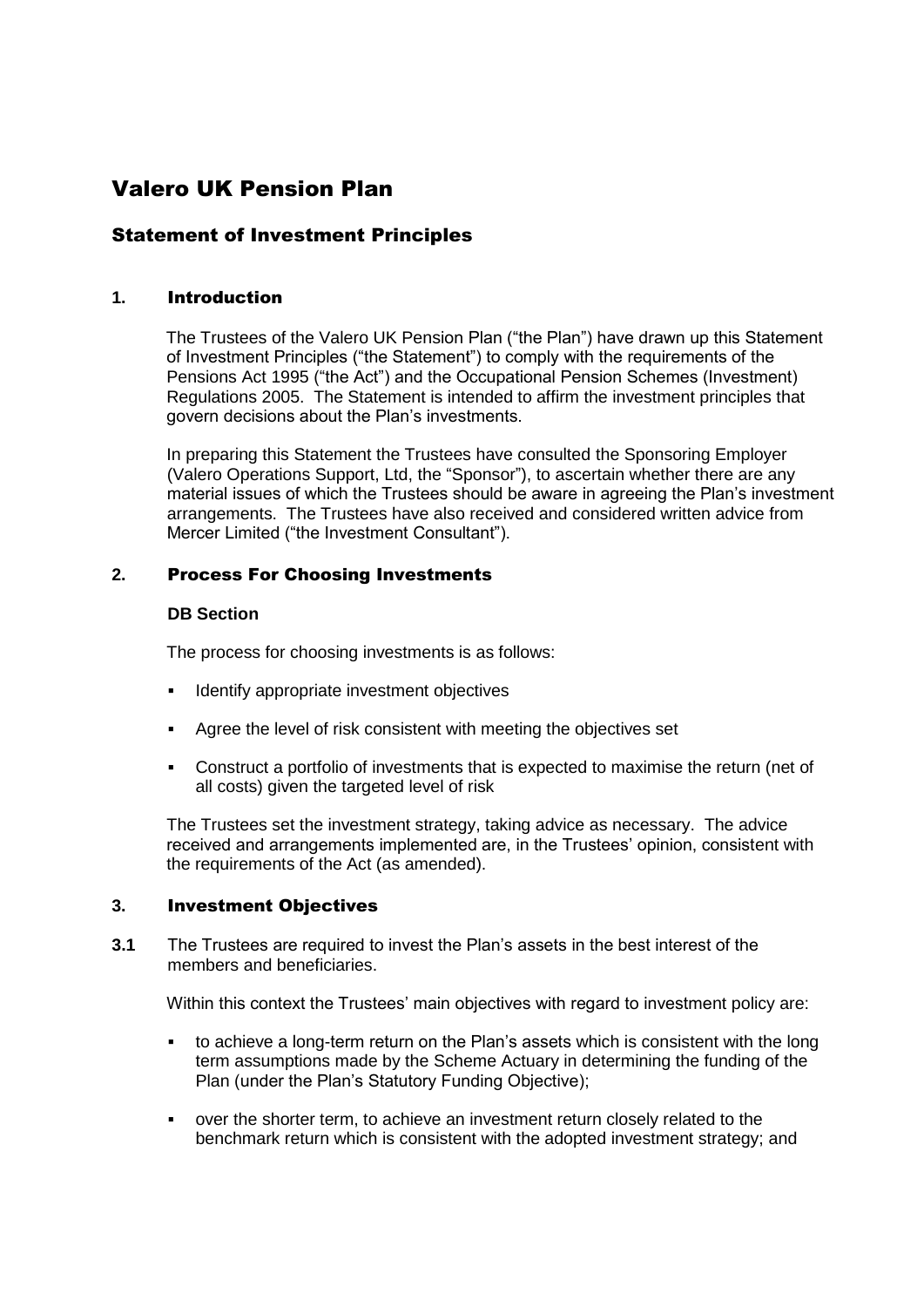to ensure that sufficient liquid assets are available to meet benefit payments as they fall due.

The objectives set out above, and the risks and other factors referenced in this Statement are those that the Trustees determine to be financially material considerations in relation to the Plan.

## **4.** Risk Management and Measurement

# **4.1 DB Section**

The Trustees are aware of and pay close attention to a range of risks inherent in investing the assets of the Plan.

The Trustees believe that the investment strategy provides for adequate diversification at the asset class level. The Trustees further believe that the current investment strategy is appropriate given the Plan's liability profile and covenant support from the Sponsoring Employer.

With the objective of managing risk, the Trustees have considered the following factors which they believe are relevant to the Plan over its anticipated lifetime:

- The Trustees are aware that there exists solvency risk the risk that economic circumstances force the winding-up of the Plan at a time when asset values are depressed and the Sponsor cannot afford to make good the deficiency. Severe recession combined with deflation could have serious consequences for the Plan. The Trustees monitor these factors at least once a quarter.
- The Trustees recognise that whilst increasing risk increases potential returns over a long period, it also increases the risk of a shortfall in returns relative to that required to cover the Plan's liabilities as well as producing more short-term volatility in the Plan's funding position. The Trustees will consider carefully the implications of adopting different levels of risk in light of the objectives noted previously, and will take advice when necessary.
- The Trustees recognise the risks that may arise from the lack of diversification of investments. Subject to managing the risk from a mismatch of assets and liabilities, the Trustees aim to ensure the asset allocation policy in place results in an adequately diversified portfolio. Due to the size of the Plan's assets and recognising the need to diversify, investment exposure is obtained via pooled vehicles.
- The documents governing the investment manager's appointment include a number of guidelines which, among other things, are designed to ensure that only suitable investments are held by the Plan. The investment manager is prevented from investing in asset classes outside its mandate without the Trustees' prior consent.
- The Trustees recognise the possibility of failure of the Sponsor. The Trustees considered this risk when setting the investment strategy and consulted with the Sponsor as to the suitability of the proposed strategy. The Trustees regularly review the Sponsor covenant.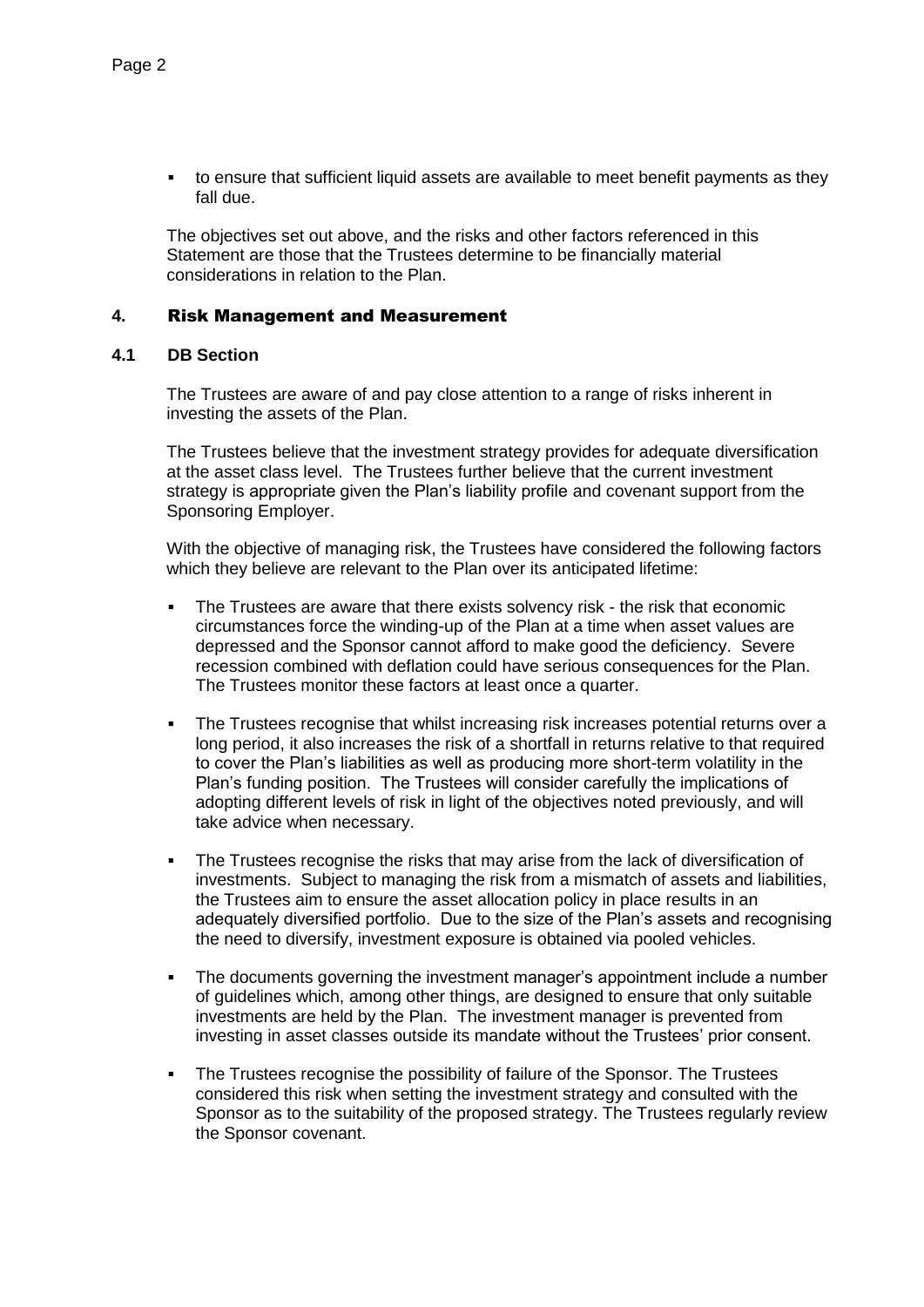- The Trustees have also given consideration to the risk that the value of assets can go down as well as up (i.e., market risk).
- The Trustees are aware of the risk of fraud, poor advice or acts of negligence. The Trustees have sought to minimise such risk by ensuring that all advisors and third party service providers are suitably qualified and experienced and that suitable liability and compensation clauses are included in all contracts for professional services received.
- The safe custody of the Plan's assets is delegated to professional custodians via the use of pooled vehicles.
- Currency risk will arise through investment in non-Sterling assets where the currency exposure is not hedged back to Sterling because changes in exchange rates will impact the relative value of the assets and liabilities, given that the Plan's liabilities are denominated in Sterling. The Plan's overseas currency exposures are not hedged to sterling, but the Trustees monitor this risk at least quarterly as part of the overall investment manager monitoring process.
- Volatility risk concerns the stability of the market value of assets such as equities, where the price achievable may be particularly affected by short term sentiment and is not certain until the point of sale. This volatility in the relative value of assets and liabilities may impact the Sponsor's contribution rate, typically set at successive actuarial valuations. The Trustees monitor this risk at least quarterly and will take this risk into account when implementing any strategic or manager changes.
- Regulatory risk arises from investing in a market environment where the regulatory regime may change. This may be compounded by political risk in those environments subject to unstable regimes. The Trustees monitor this risk at least quarterly.
- Concentration risk arises for example when a high proportion of the Plan's assets are invested in securities, whether debt or equity, of the same or related issuers. The investment strategy of the Plan is suitably diverse by asset class.
- Environmental, Social and Governance ("ESG") risk is the risk that ESG factors have a financially material impact on the return of the Plan's assets. The management of ESG related risks is delegated to the investment managers. Further information is set out in Section 10.
- Climate risk is the risk that the returns of certain asset classes and sectors may be significantly affected by climate change. The Trustees may take climate risk into account in the selection, retention and realisation of the Plan's investment managers. Further information is set out in Section 10.
- Arrangements are in place to monitor the Plan's investments to help the Trustees check that nothing has occurred that would bring into question the continuing suitability of the Plan's current investments. To facilitate this, the Trustees receive regular reports from both the Plan's investment manager and Investment Consultant. These reports include an analysis of the overall level of return, to ensure the risks taken and returns achieved are consistent with those expected.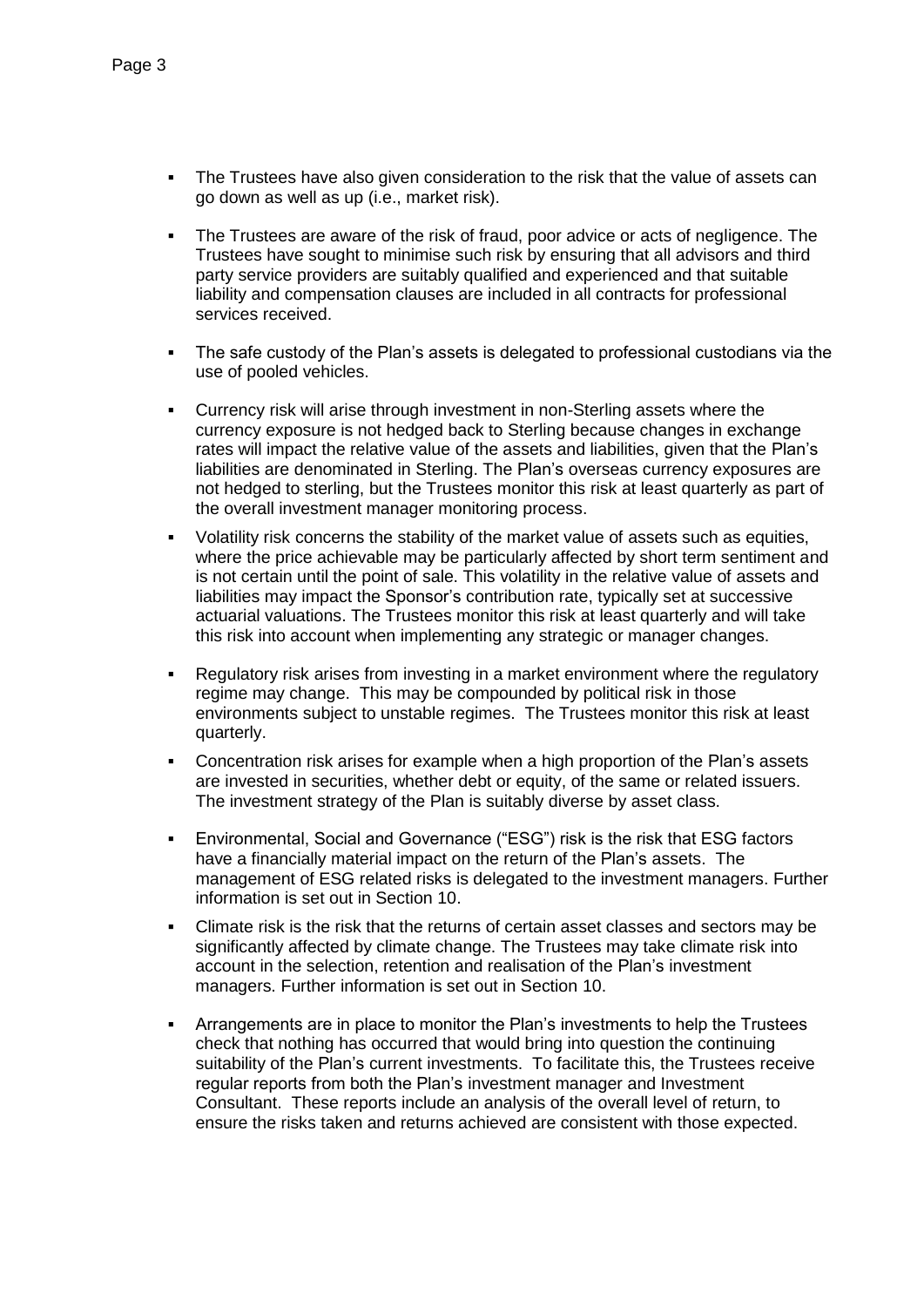The Trustees recognise the risk that the Plan's investment manager may fail to achieve the rate of investment return assumed by the Trustees. This risk is considered by the Trustees and the Investment Consultant both upon the initial appointment of the investment manager and on an ongoing basis thereafter.

Should there be a material change in the Plan's circumstances, the Trustees will review whether and to what extent the investment arrangements should be altered; in particular, whether the current risk profile remains appropriate.

# **5.** Portfolio Construction

## **5.1 DB Section**

The Trustees have structured the Plan's investments subject to the overriding constraint that at the total Plan level the expected level of risk is consistent with the investment objectives. The Trustees have appointed Legal & General Pensions Management Limited, who delegates the day-to-day management of the Plan's investments to Legal & General Investment Management ("LGIM"). The Plan's investments are managed on a passive basis.

Investment in securities issued by the Sponsoring Employers or affiliated companies is limited to the extent that such securities may be represented within the pooled funds in which the Trustees invest. The passive nature of the Plan's equity investments and the diversification inherent in the overall investment arrangements mean that it is not expected that regulatory limits on such investments will be breached.

# **6.** Investment Strategy

#### **6.1 DB Section**

The Plan's target investment strategy is detailed in the table below.

| <b>Asset class</b>                               | <b>Target Allocation</b><br>(%) | <b>Control Ranges</b><br>(%) |
|--------------------------------------------------|---------------------------------|------------------------------|
| <b>Total Equities</b>                            | 55.0                            | $50.0 - 60.0$                |
| <b>World Equities</b>                            | 51.7                            |                              |
| <b>Emerging Markets Equities</b>                 | 3.3                             |                              |
| <b>Total Bonds</b>                               | 45.0                            | $40.0 - 50.0$                |
| Single Stock Gilt and Index-Linked<br>Gilt Funds | 45.0                            | $40.0 - 50.0$                |
| Total                                            | 100.0                           |                              |

We have shown the current benchmark allocations to the underlying single stock gilt and index-linked gilt funds in Appendix A.

The target exposure to emerging market equity is c.10% of the equity allocation. The World Equities fund has some exposure to emerging markets which, together with the dedicated emerging market allocation, is expected to broadly match the target.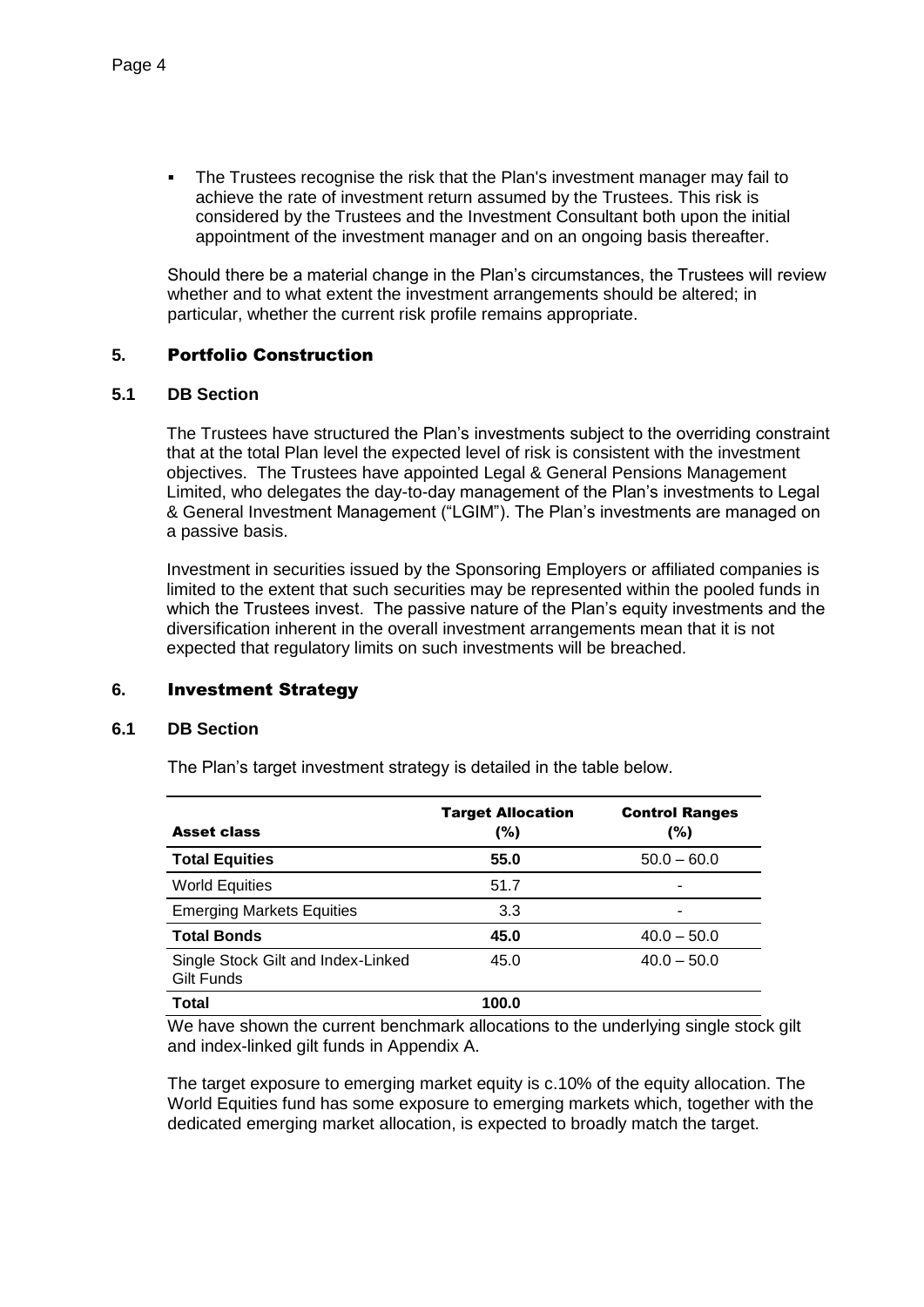The Trustees believe that the investment risk arising from the investment strategy is consistent with the overall level of risk being targeted. In addition, the Trustees are satisfied that the spread of underlying assets by type and the investment manager's policy on investing in individual securities within each type provides adequate diversification of investments.

# **7.** Expected Return

# **7.1 DB Section**

The Trustees expect to generate an investment return that is closely related to the benchmark and, over the long term, a return at least equal to the assumption underlying the Plan's Statutory Funding Objective.

# **8.** Day–to-Day Management of the Assets

The Trustees delegate the day-to-day management of the assets of the Plan to the investment manager. The Trustees have taken steps to satisfy themselves that the investment manager has the appropriate knowledge and experience for managing the Plan's investments and are carrying out their work competently.

The Trustees will regularly review the continuing suitability of the Plan's investments, including reviewing the appointed investment managers. Any adjustments will be done with the aim of ensuring the overall level of risk is consistent with that being targeted.

The investment manager chosen to manage the Plan's investments is regulated by the Financial Conduct Authority.

# **9.** Realisation of Investments

The investment manager of the Plan has discretion in the timing of realisation of investments and in considerations relating to the liquidity of those investments within parameters stipulated in the relevant appointment documentation and pooled fund prospectuses.

# **10.** Environmental, Social and Corporate Governance Issues, Stewardship, and Climate Change

The Trustees believe that ESG factors may have a material impact on investment risk and return outcomes, and that good stewardship can create and preserve value for companies and markets as a whole. The Trustees also recognise that long-term sustainability issues, particularly climate change and governance, present risks and opportunities that increasingly may require explicit consideration. Accordingly, the Trustees consider how ESG matters are integrated within investment processes when appointing new fund managers and monitoring existing fund managers.

The Trustees have considered the issues in relation to corporate governance and on the exercise of voting rights. The Trustees recognise that good corporate governance creates the framework within which a company can be managed in the long term interests of shareholders, in particular voting at Annual and Extraordinary General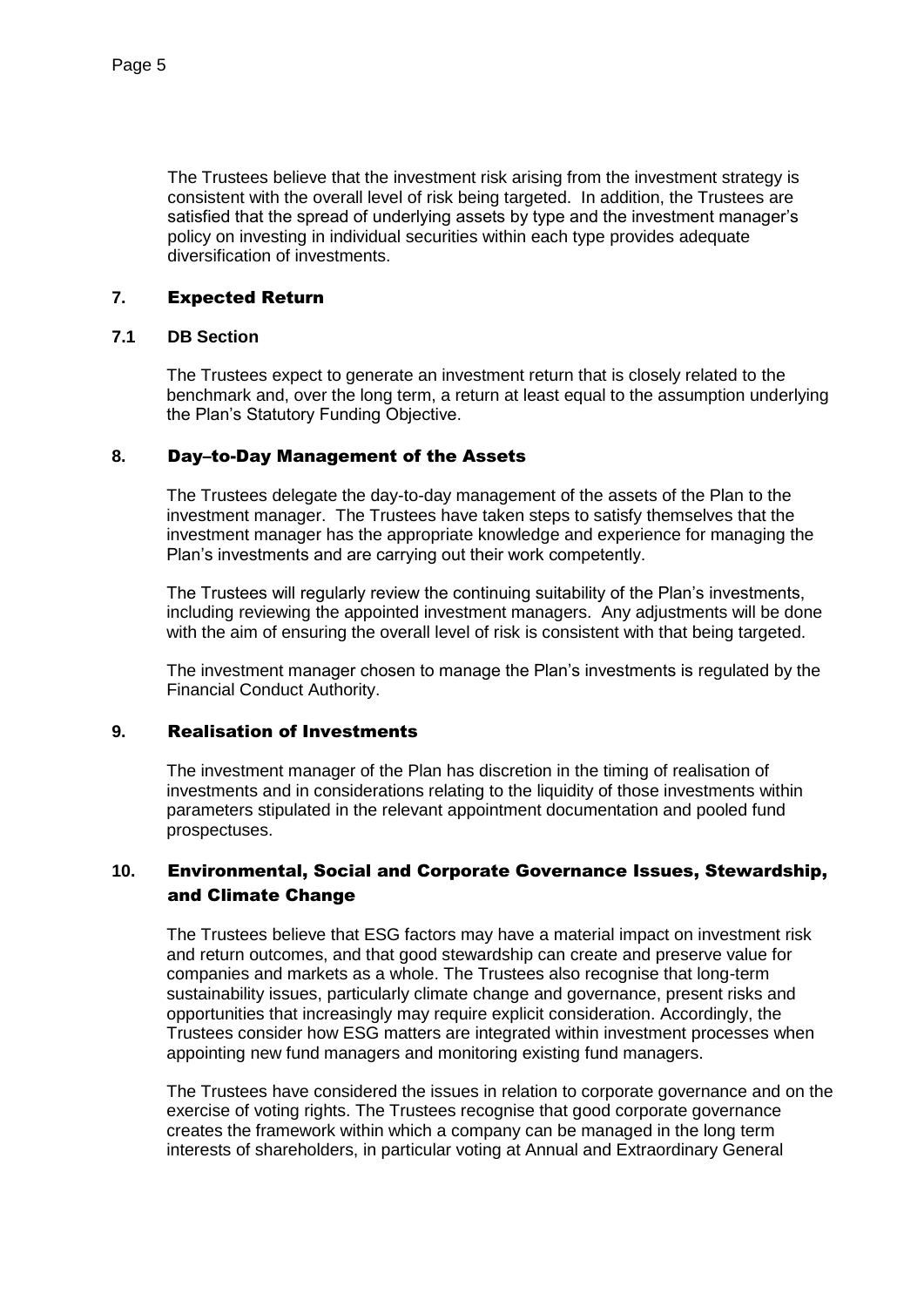Meetings on the election of directors, the issuance of equity and the appointment of auditors are fundamental in protecting shareholder interests.

The Trustees have given appointed investment managers full discretion in evaluating ESG factors, including climate change considerations, exercising voting rights and stewardship obligations, (including engagement activities) attached to the investments, in accordance with their own corporate governance policies and current best practice, including the UK Corporate Governance Code and UK Stewardship Code.

The Trustees take into consideration non-financial matters when assessing the overall investment strategy and managers, as such members' views on 'non-financial matters' (where 'non-financial matters' include members' ethical views separate from financial considerations such as financially material ESG issues), are not explicitly taken into account in the selection, retention and realisation of investments in respect of the DB Section.

The Trustees have not set any investment restrictions on the investment managers in relation to particular products or activities.

## **11.** Investment Manager Appointment, Engagement and Monitoring

#### **Aligning manager appointments with investment strategy**

Investment managers are appointed based on their capabilities and, therefore, their perceived likelihood of achieving the expected return and risk characteristics required for the asset class being selected for.

The Trustees look to its investment consultant for their forward looking assessment of a manager's ability to perform in line with expectations over a full market cycle. This view will be based on the consultant's assessment of the manager's idea generation, portfolio construction, implementation and business management, in relation to the particular investment fund that the Plan invests in. The consultant's manager research ratings assist with due diligence and questioning managers during presentations to the Trustees and are used in decisions around selection, retention and realisation of manager appointments.

As the Trustees invest in pooled investment vehicles they accept that they have no ability to specify the risk profile and return targets of the manager, but appropriate mandates can be selected to align with the overall investment strategy.

If the investment objective for a particular manager's fund changes, the Trustees will review the fund appointment to ensure it remains appropriate and consistent with the Trustees' wider investment objectives.

## **Asset manager alignment of decision making to assessments about medium to long term outcomes**

The Trustees will also consider the investment consultant's assessment of how an investment manager embeds ESG into its investment process and how the manager's responsible investment philosophy aligns with the Trustees' responsible investment policy. This includes the investment managers' policy on voting and engagement. The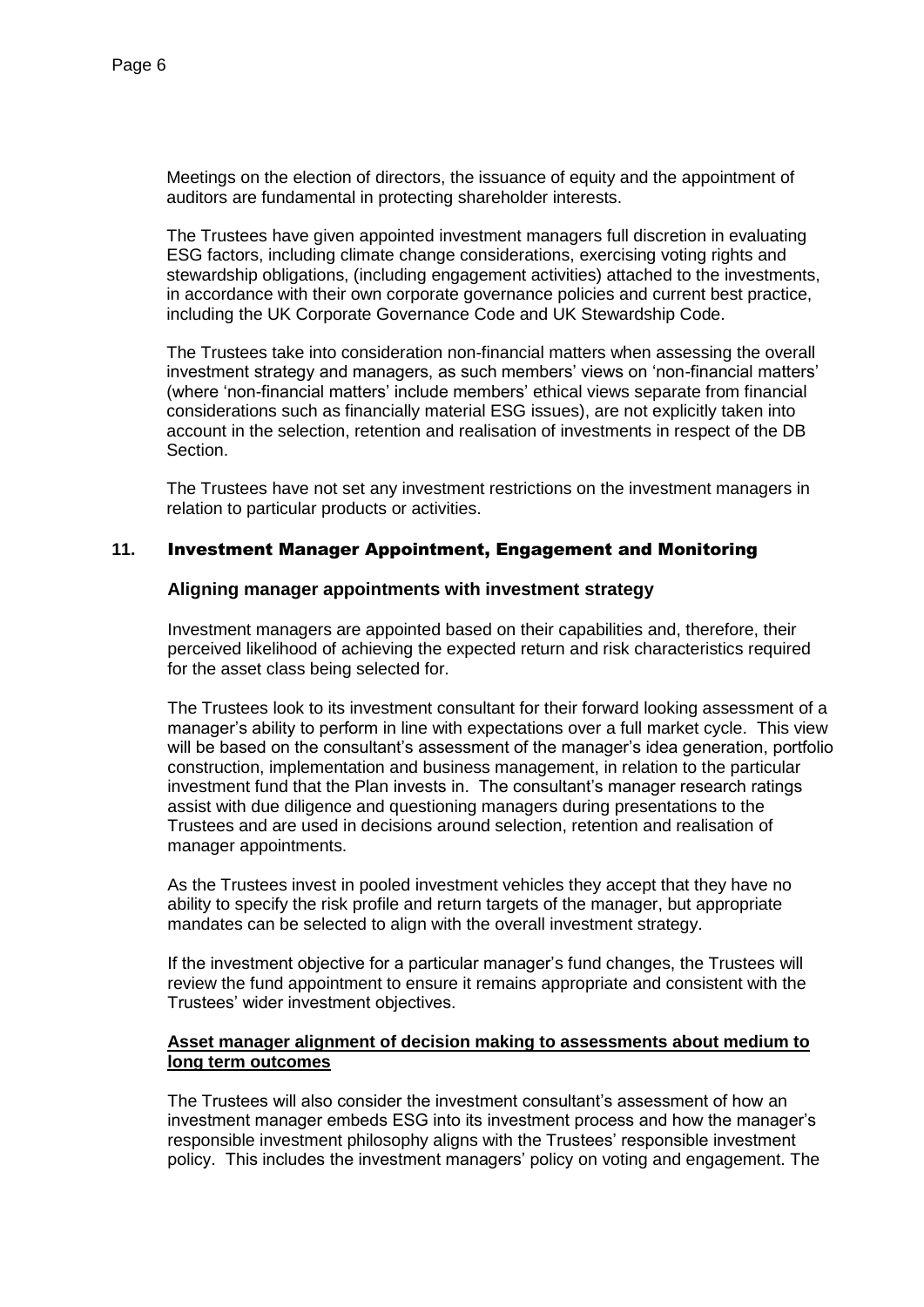Trustees will use this assessment in decisions around selection, retention and realisation of manager appointments.

The Trustees can review the decisions made by the manager, including voting history (in respect of equities) and engagement activity, and can challenge such decisions to try to ensure the best long term performance over the medium to long term.

The Trustees may consider reviewing an annual stewardship monitoring report, which includes details of voting and engagement activities associated with each of the funds invested in. This will aid the Trustees in challenging manager decisions that appear out of line with the investment fund's objectives or the objectives/policies of the Plan.

The Trustees may consider reviewing the investment manager's compliance against the UK Stewardship Code on an annual basis.

The investment manager is aware that their continued appointment is based on their success in delivering the mandate for which they have been appointed to manage. If the Trustees are dissatisfied, then they will look to replace the manager.

## **Evaluating investment manager performance**

The Trustees receive investment manager performance reports on a quarterly basis. The Trustees review the absolute and relative performance against a suitable index used as the benchmark, on a gross of fees basis. The Trustees' focus is on long-term performance but will put a manager 'on watch' if there are short-term performance concerns.

The Trustees meet with the investment manager, as deemed appropriate. The Trustees can review the decisions made by the manager, including voting history (in respect of equities) and engagement activity, and can challenge such decisions to try to ensure the best long term performance over the medium to long term.

# **Portfolio turnover costs**

The Trustees monitor portfolio turnover costs on an annual basis, as provided by the investment manager. Given that the DB assets are managed on an index-tracking basis, these are expected to be in line with the index.

#### **Manager Turnover**

The Trustees are long-term investors and are not looking to change the investment arrangements on a frequent basis.

For all funds invested in by the Plan (which are open-ended vehicles), there is no set duration for the manager appointments. The Trustees will retain an investment manager unless:

There is a strategic change to the overall strategy that no longer requires exposure to that asset class or manager;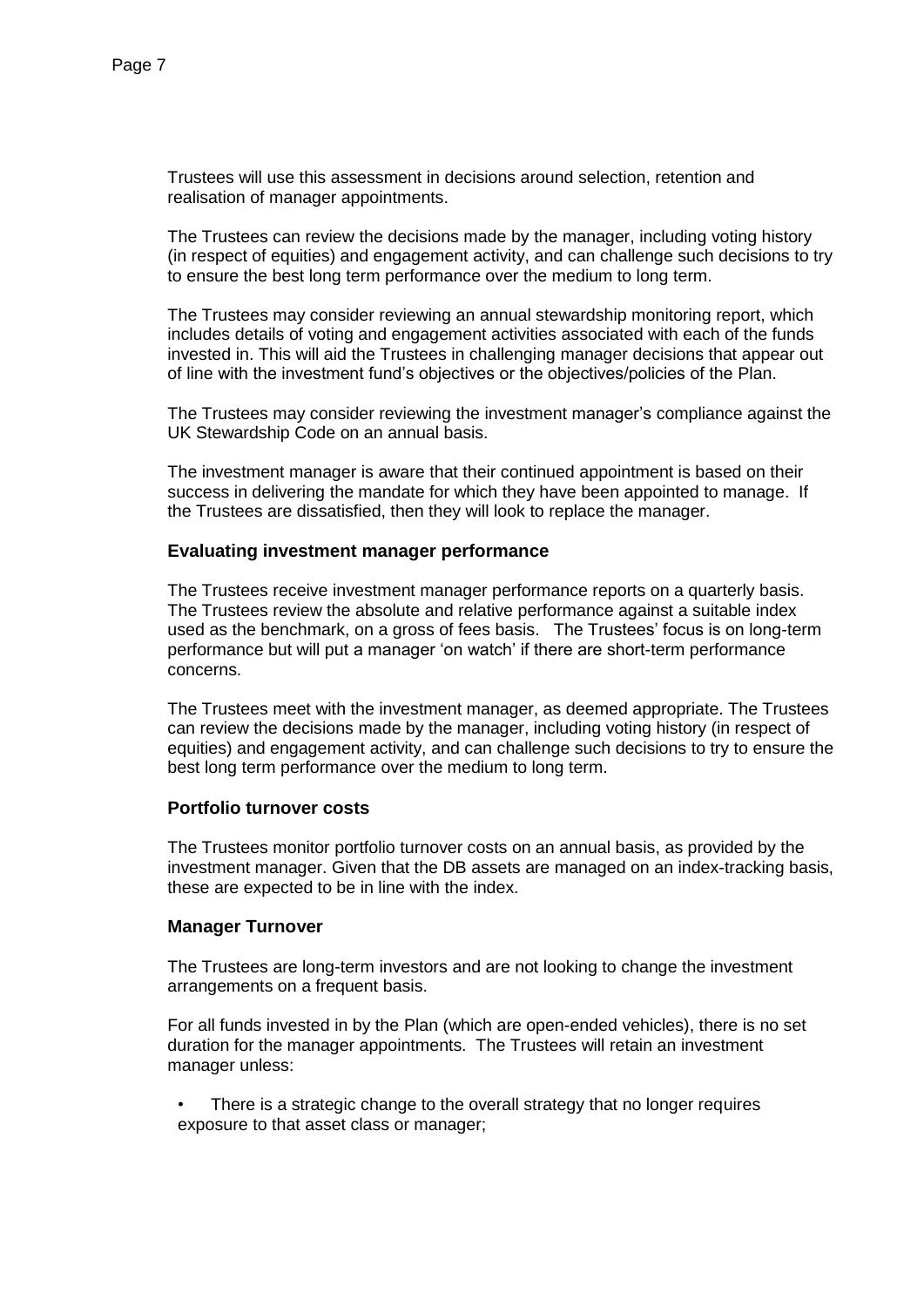• The manager appointment has been reviewed and the Trustees have decided to terminate.

# **12.** Additional Voluntary Contributions ("AVCs")

The Trustees will review these arrangements from time to time to ensure that they remain consistent with the needs of the members, and will seek advice from the Scheme Actuary and the Investment Consultant, where necessary.

Additional details on the AVCs, such as annual management charges and the available funds, are included in Appendix B.

# **13.** Custodian and Advisors

## **Custodians**

The role of a custodian is to ensure the safe keeping of the assets and facilitate all transactions entered into by the appointed investment managers.

The Trustees are not responsible for the appointment of the custodian of the assets contained within the various pooled fund investments. However, the Trustees are comfortable that the investment managers have procedures in place for the appointment and monitoring of the relevant custodians and for conducting periodic reviews.

#### **Actuary**

Aon Hewitt is the appointed Scheme Actuary.

The actuary performs a valuation of the Plan at least every three years, in accordance with regulatory requirements. The main purpose of the actuarial valuation is to assess the extent to which the assets cover the accrued liabilities and provide information to help determine the Sponsoring Employers' contribution rate.

#### **Investment Consultant**

Whilst the day-to-day management of the Plan's assets is delegated to an investment manager, the Trustees will consult with Mercer Limited as the Trustees' investment consultant, where necessary, on other investment decisions including strategic asset allocation and selection and monitoring of investment managers.

# **14.** Fee Structures

The investment manager for the DB Section of the Plan, LGIM, is paid a management fee on an agreed percentage of assets basis, which is reviewed on a regular basis.

# **15.** Compliance with this Statement

The Trustees monitor compliance with this Statement annually and obtain written or verbal confirmation from the investment managers that they have given effect to the investment principles in this Statement so far as reasonably practicable and that in exercising any discretion the investment managers have done so in accordance with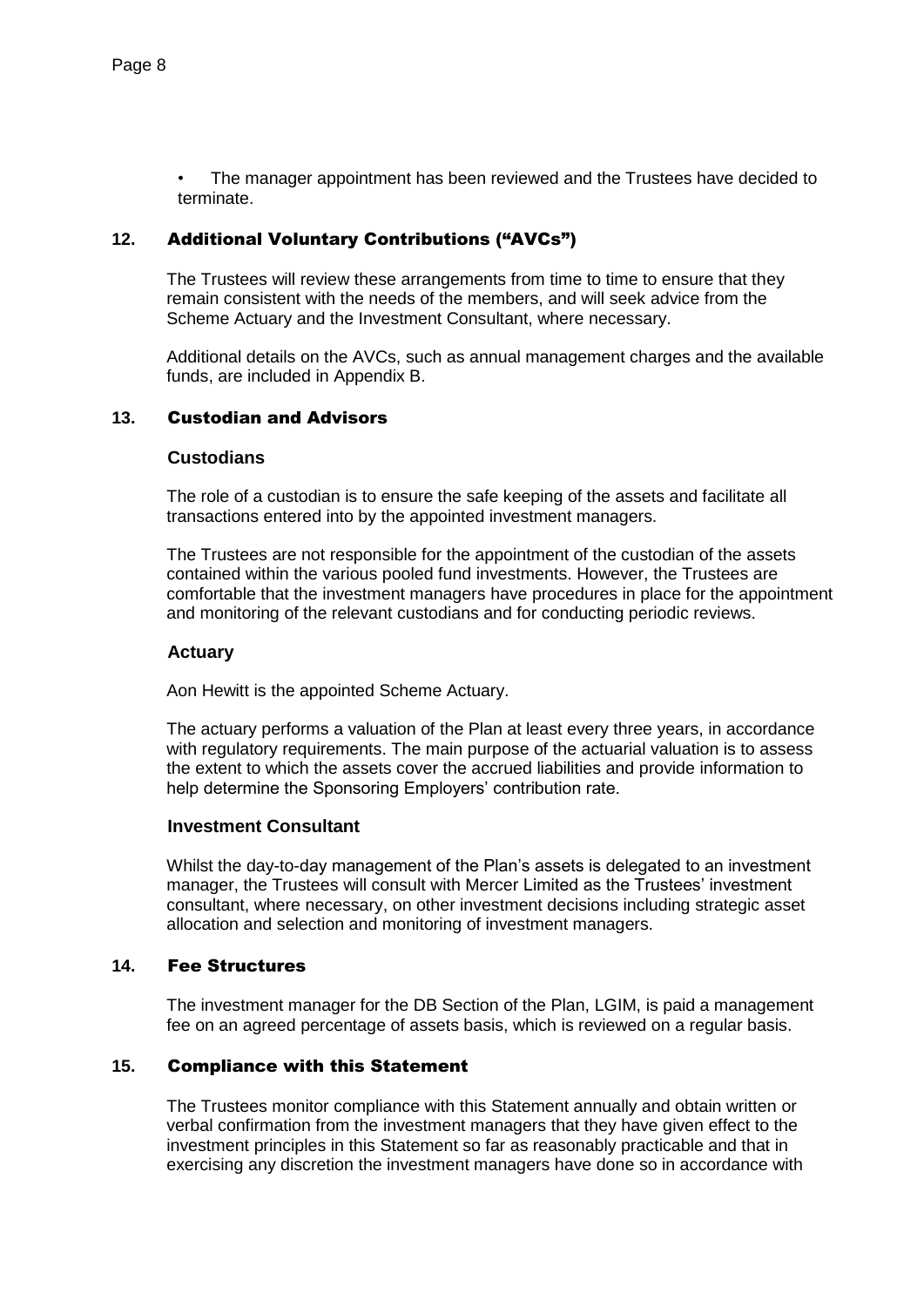Section 4 of The Occupational Pension Schemes (Investment) Regulations 2005. The Trustees undertake to advise the investment manager promptly and in writing of any material change to this Statement.

## **16.** Review of this Statement

The Trustees will review this Statement at least once every three years and without delay after any significant change in the Plan, its liabilities, finances, and the attitude to risk of the Trustees and the Sponsoring Employers which they judge to have a bearing on the stated Investment Policy.

Any such review will be in consultation with the Sponsoring Employer and any change to this Statement will only be made after having obtained and considered the written advice of someone who the Trustees reasonably believes to be qualified by their ability in and practical experience of financial matters and to have the appropriate knowledge and experience of the management of pension scheme investments.

| Trustee | Trustee |
|---------|---------|
| Date    |         |

**For and on behalf of the Trustees of the Valero UK Pension Plan**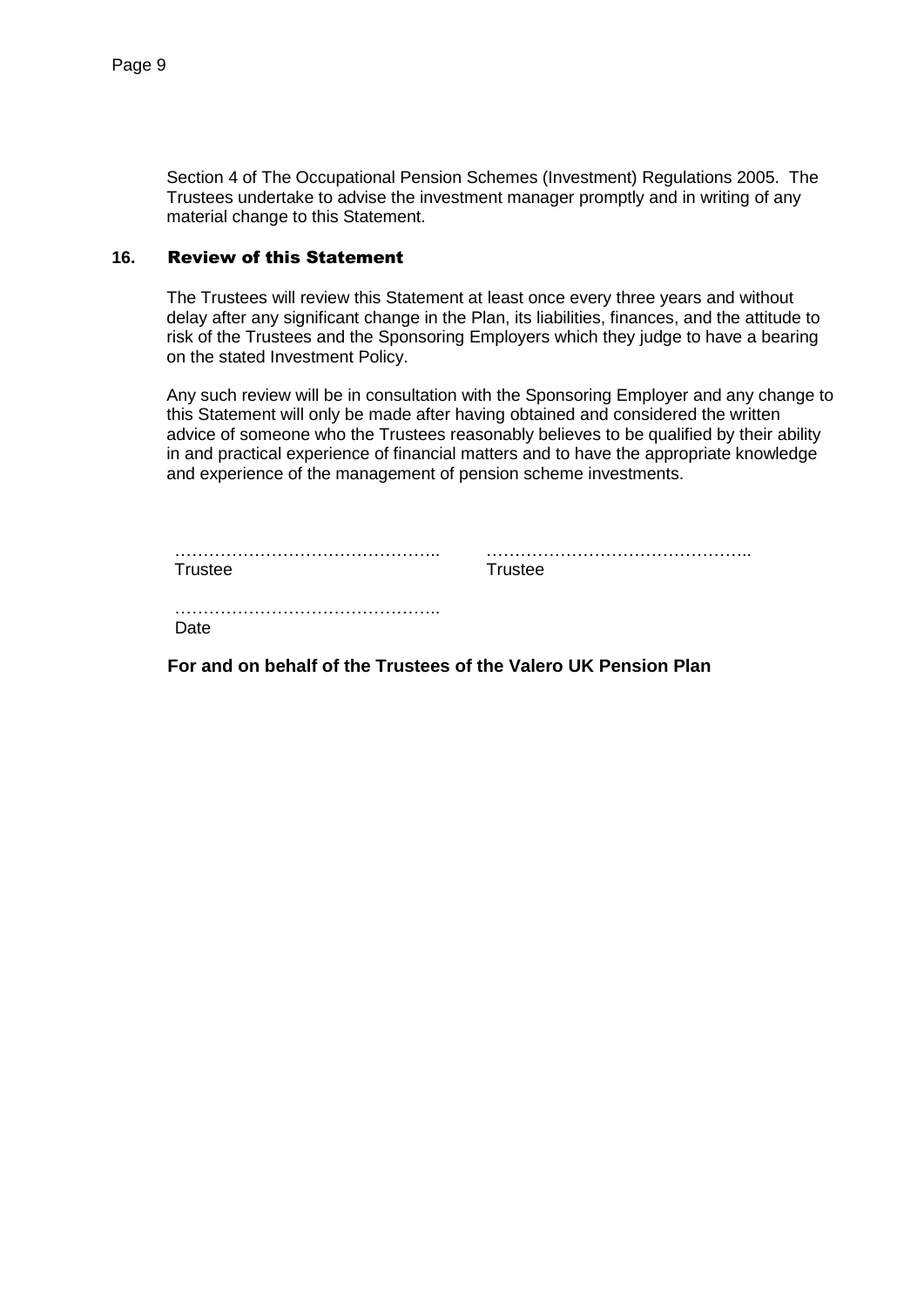# **Appendix A**

| <b>LGIM Fund</b>            | <b>Benchmark allocation (%)</b> |  |
|-----------------------------|---------------------------------|--|
| 2027 Index-Linked Gilt Fund | 19.4                            |  |
| 2032 Index-Linked Gilt Fund | 9.7                             |  |
| 2037 Index-Linked Gilt Fund | 12.4                            |  |
| 2040 Index-Linked Gilt Fund | 3.9                             |  |
| 2042 Index-Linked Gilt Fund | 7.3                             |  |
| 2047 Index-Linked Gilt Fund | 11.6                            |  |
| 2050 Index-Linked Gilt Fund | 7.6                             |  |
| 2058 Index-Linked Gilt Fund | 10.2                            |  |
| 2068 Index-Linked Gilt Fund | 6.0                             |  |
| 2055 Gilt Fund              | 0.3                             |  |
| 2060 Gilt Fund              | 3.9                             |  |
| 2071 Gilt Fund              | 7.8                             |  |
| Total                       | 100.0                           |  |

*May not sum due to rounding*

#### **Note:**

- Due to changes in market conditions, the hedge ratios are likely to drift over time and so the benchmark allocations to the underlying single stock gilt and index-linked gilt funds will be reviewed and recalculated periodically (at least on an annual basis) to ensure the allocations remain appropriate. We have shown the current benchmark allocations to the underlying single stock gilt and index-linked gilt funds in the table above.
- The benchmark allocations in the table above have been calculated by LGIM as at 31 March 2021. These weights were arrived at with the objective of maximising total portfolio interest rate and inflation hedging, as well as fitting this hedging as closely as possible to the liability profile of the Plan.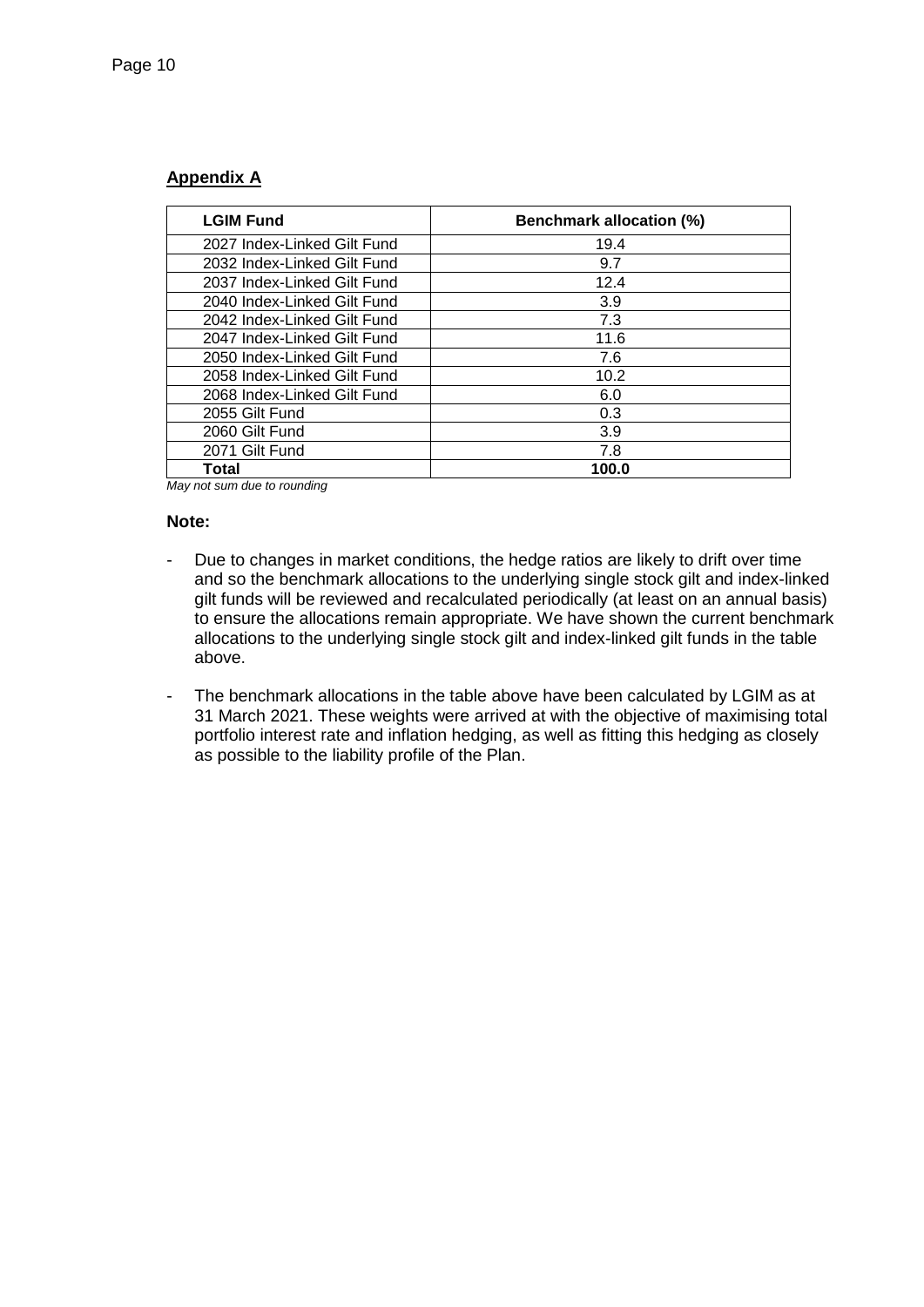# **Appendix B**

Under the terms of the trust deed the Trustees are responsible for the investment of AVCs paid by members. Assets in respect of members' AVCs are held separately from the main Plan assets and are invested with Fidelity. The Plan's AVC arrangements remain open to new contributors. The following funds are available to members via the Fidelity platform:

- Fidelity BlackRock Cash Fund
- Fidelity Baillie Gifford 50/50 Worldwide Equity Fund
- Fidelity Baillie Gifford Diversified Growth Fund
- Fidelity BlackRock US Equity Index Fund
- Fidelity BlackRock Over 5 Years Index Linked Gilt Fund
- Fidelity BlackRock Over 15 Year Gilt Fund
- Fidelity BlackRock UK Equity Index Fund
- Fidelity BlackRock World (ex-UK) Equity Index Fund
- Fidelity Blackrock Global Equity 50/50 Fund
- **Fidelity Special Situations Pensions Fund**
- Fidelity BlackRock Corporate Bond Index Fund All Stocks
- Fidelity BlackRock Emerging Markets Equity Fund
- Fidelity BlackRock European Equity Fund
- Fidelity BlackRock Japanese Equity Fund
- Fidelity BlackRock Pacific Rim Equity Fund
- Fidelity Schroders QEP Global Active Value Fund
- Fidelity BlackRock Consensus Fund

In addition, members are able to invest in the Lifestyle strategy design which includes the following funds:

Fund A – Fidelity Baillie Gifford 50/50 World Equity Fund

Fund B – Fidelity Baillie Gifford Diversified Growth Fund

Fund C – Fidelity BlackRock Cash Fund

The Lifestyling option works such that the member will switch from the Fidelity Baillie Gifford Worldwide Equity 50/50 to the Fidelity Baillie Gifford Diversified Growth Fund between 15 and 5 years from retirement, and then into the Fidelity BlackRock Cash Fund over the remaining 5 years, i.e. ending up in 100% cash. The table below shows how the composition of the Lifestyle strategy changes as a member approaches retirement age.

| <b>YEARS TO</b><br><b>RETIREMENT</b> | Fund A $(\%)$ | Fund B $(\%)$ | Fund $C$ (%) |
|--------------------------------------|---------------|---------------|--------------|
| $15+$                                | 100           |               | 0            |
| 14                                   | 90            | 10            |              |
| 13                                   | 80            | 20            |              |
| 12                                   | 70            | 30            |              |
| 11                                   | 60            | 40            |              |